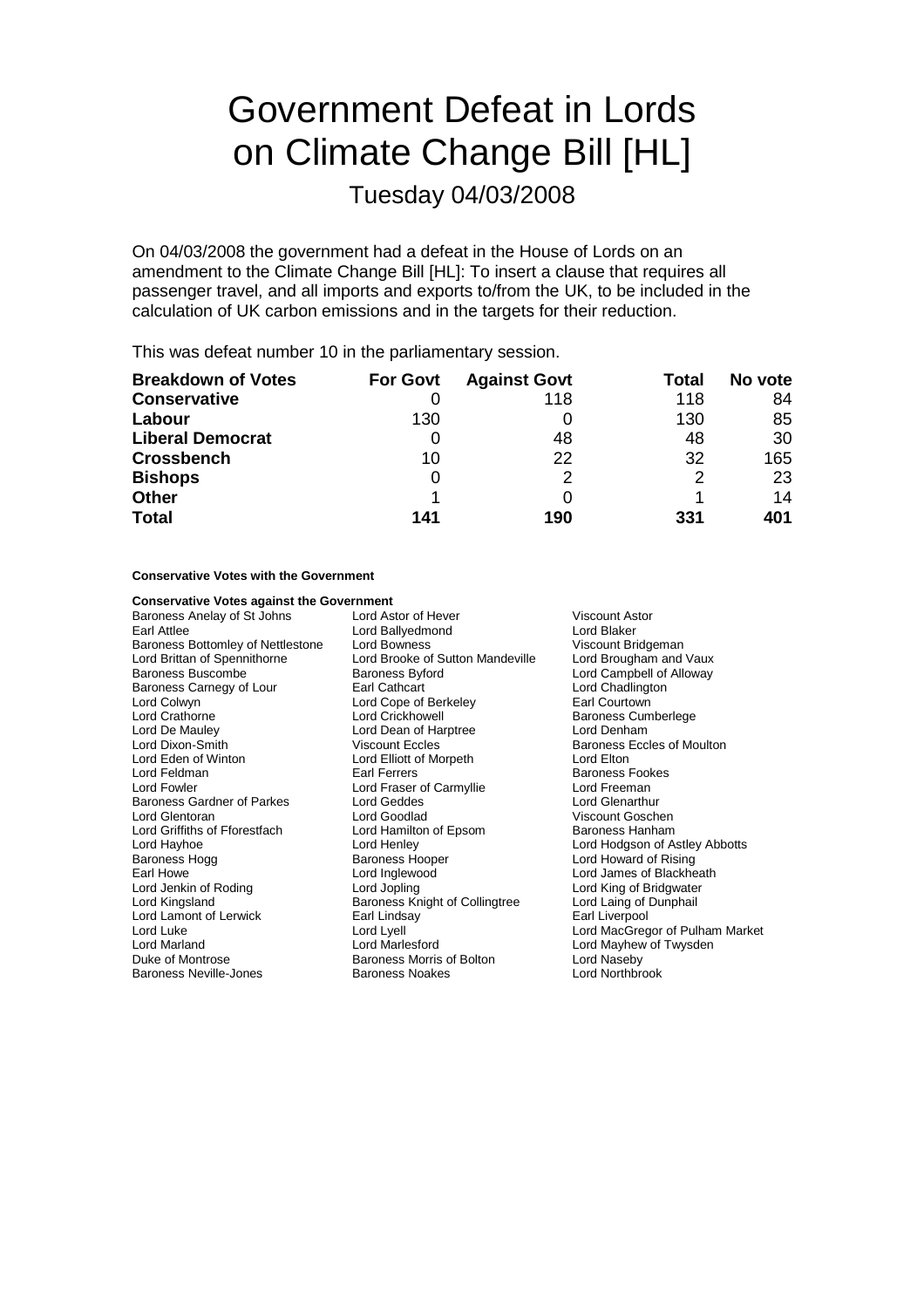Lord Renfrew of Kaimsthorn Lord Roberts of Congress Seccombe<br>Baroness Seccombe Earl Selborne Lord Strathclyde Lord Taylor of Holbeach<br>
Viscount Trenchard Lord Trimble Lord Wolfson

**Labour Votes with the Government**

Earl Northesk **Lord Norton of Louth Baroness O'Cathain**<br>
Earl Onslow **Baroness Park of Monmouth** Lord Patten Earoness Park of Monmouth Lord Patten<br>
Baroness Platt of Writtle Lord Plumb Baroness Perry of Southwark Baroness Platt of Writtle **Lord Plumb**<br>Baroness Rawlings **Baroness Lord Reav** Lord Reav Baroness Rawlings Lord Rear Lord Rear Lord Rear Lord Rees<br>
Lord Renfrew of Kaimsthorn Lord Roberts of Conwy Lord Roder of Wensum Baroness Seccombe Earl Selborne Lord Selkirk of Douglas<br>
Lord Selsdon Baroness Sharoles Lord Shaw of Northstea Lord Sheikh Baroness Shephard of Northwold<br>Lord Soulsby of Swaffham Prior Baroness Shephard of Northwold Lord Soulsby of Swaffham Prior Lord St John of Fawsley Lord Stewartby<br>
Lord Strathclyde Lord Taylor Cord Taylor of Holbeach Lord Tebbit Viscount Trenchard Lord Trimble Baroness Trumpington Lord Tugendhat Viscount Ullswater Baroness Verma Lord Wade of Chorlton

Lord Acton Lord Adonis Lord Ahmed Lord Alli Lord Anderson of Swansea Baroness Ashton of Swansea<br>
Lord Archer of Sandwell Baroness Ashton of Upholland Lord Bach Lord Archer of Sandwell **Baroness Ashton of Upholland** Lord Bach<br>
Lord Barnett Lord Bach Lord Bassam of Brighton Lord Berkeley Lord Bernstein of Craigweil **Baroness Billingham** Lord Bilston Lord Bilston<br>Baroness Blood **Baroness Blood Lord Borte** Lord Bradley Lord Bragg Lord Brett Lord Campbell-Savours Lord Christopher Lord Clarke of Hampstead Lord Davidson of Glen Clova Lord Davies of Coity Cord Davies Cord Davies Cord Davies Cord Dixon<br>Baroness Dean of Thornton-le-Fylde Lord Desai Baroness Dean of Thornton-le-Fylde Lord Donoughue **Lord Lord Dubs** Lord Dubs Lord Eatwell<br>
Lord Elder **Lord Example Lord Evans of Parkside Lord Example Baroness Fa** Lord Elder The Lord Evans of Parkside Baroness Farrington of Ribbleton<br>Lord Faulkner of Worcester Lord Filkin Lord Fullington Lord Eoster of Bishop Auckland Lord Foulkes of Cumnock Lord Fyfe of Fairfield Baroness Gale Lord Gilbert Cord Gilbert Exercises Golding<br>
Lord Gordon of Strathblane Baroness Gould of Potternewton Lord Grantchester Lord Gordon of Strathblane Baroness Gould of Potternewton Lord Grantche<br>
Lord Grocott Lord Harris of Haringey Lord Harrison Lord Hart of Chilton **Lord Haskel Conduct Lord Haworth**<br>Baroness Hilton of Eggardon Baroness Hollis of Heigham Lord Howarth of Newport Baroness Hilton of Eggardon Baroness Hollis of Heigham Lord Howarth Cord Howarth Order Howarth Order Howarth O<br>Baroness Howells of St Davids Lord Howie of Troon Cord Hovie Baroness Howells of St Davids<br>
Lord Hunt of Kings Heath<br>
Lord Irvine of Lairg Baroness Jay of Paddington Lord Joffe Lord Jones<br>Baroness Jones of Whitchurch Lord Jordan Lord Judd Lord Judd Saroness Jones of Whitchurch Lord Jordan<br>Baroness Kennedy of The Shaws Lord King of West Bromwich Baroness Kingsmill Baroness Kennedy of The Shaws Lord Kirkhill Lord Lea of Crondall Lord Levy Lord Lipsey **Baroness Lockwood** Lord Lofthouse of Pontefract<br>Lord Macdonald of Tradeston Lord MacKenzie of Culkein Lord Mackenzie of Framwello Lord Macdonald of Tradeston Lord MacKenzie of Culkein Lord Mackenzie of Framwellgate<br>Baroness Massey of Darwen Lord Maxton Cord Maxton Baroness McIntosh of Hudnall Lord McKenzie of Luton **Baroness Morgan of Huyton** Baroness Morgan of Drefelin<br>
Lord Morris of Handsworth Lord Morris of Aberavon **Baroness Morte Lord O'Neill of Clackmannan** Lord Patel of Blackburn **Lord Pendry** Cord Pendry **Baroness Pitkeath**<br>
Lord Plant of Highfield **Baroness Prosser Baroness Prosser** Lord Prys-Davies Lord Plant of Highfield Baroness Prosential Baroness Prosential Baroness Prosential Baroness Prosential Baroness Prosential Baroness Prosential Baroness Prosential Baroness Prosential Baroness Prosential Baroness Prosentia Baroness Rendell of Babergh Lord Richard Lord Rooker Baroness Scotland of Asthal Lord Sewel Lord Steldon<br>
Viscount Simon Colley Baroness Smith of Gilmorehill Lord Soley Baroness Symons of Vernham Dean Baroness Taylor of Bolton Lord Taylor of Baroness Taylor of Bolton Lord Taylor of Baroness Taylor of Bolton Lord Turnberg Baroness Thornton **Lord Tunnicliffe**<br>
Baroness Turner of Camden **Baroness Vadera** 

Lord Bassam of Brighton Lord Borrie **Baroness Blood Lord Boyd of Duncansby**<br>
Lord Brett Lord Brett Lord Brett Lord Brett Lord Brett Lord Brett Lord Brett Lord Brett Lord Brett Lord Brett Lord Brett Lord Brett Lord Brett Lord Brett Lord Brett Lord Lord Corbett of Castle Vale Baroness Corston<br>1997 Lord Davies of Coity Baroness of Oldham Lord Filkin<br>
Lord Fyfe of Fairfield<br>
Baroness Gale<br>
Baroness Gale Lord Harris of Haringey Lord Maxton **Baroness McIntosh of Hudnall** Lord Morris of Aberavon<br>
Lord O'Neill of Clackmannan<br>
Lord Pendry Corress Pitkeathley Baroness Royall of Blaisdon Baroness Smith of Gilmorehill Lord Soley<br>
Baroness Taylor of Bolton 
Lord Taylor of Blackburn

Lord Shaw of Northstead<br>Lord Skelmersdale

Lord Janner of Braunstone Baroness Ramsay of Cartvale Baroness Wall of New Barnet